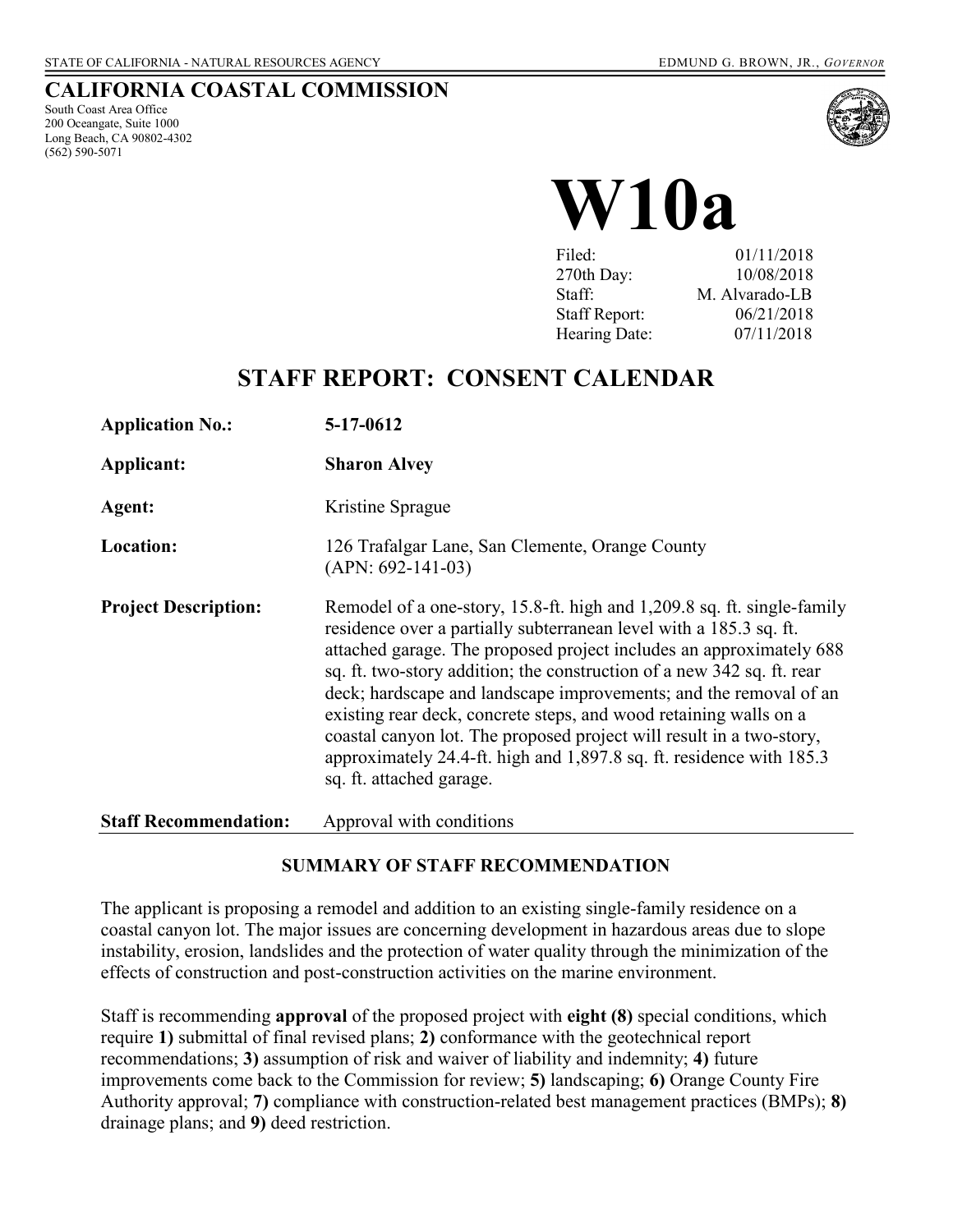# **TABLE OF CONTENTS**

**APPENDICES** 

Appendix A - Substantive File Documents

## **EXHIBITS**

Exhibit 1 - Project Location & Aerial Exhibit  $2 - Project Plans$ Exhibit 3 – Map of Coastal Public Access Points Exhibit 4 – Map of Coastal Canyons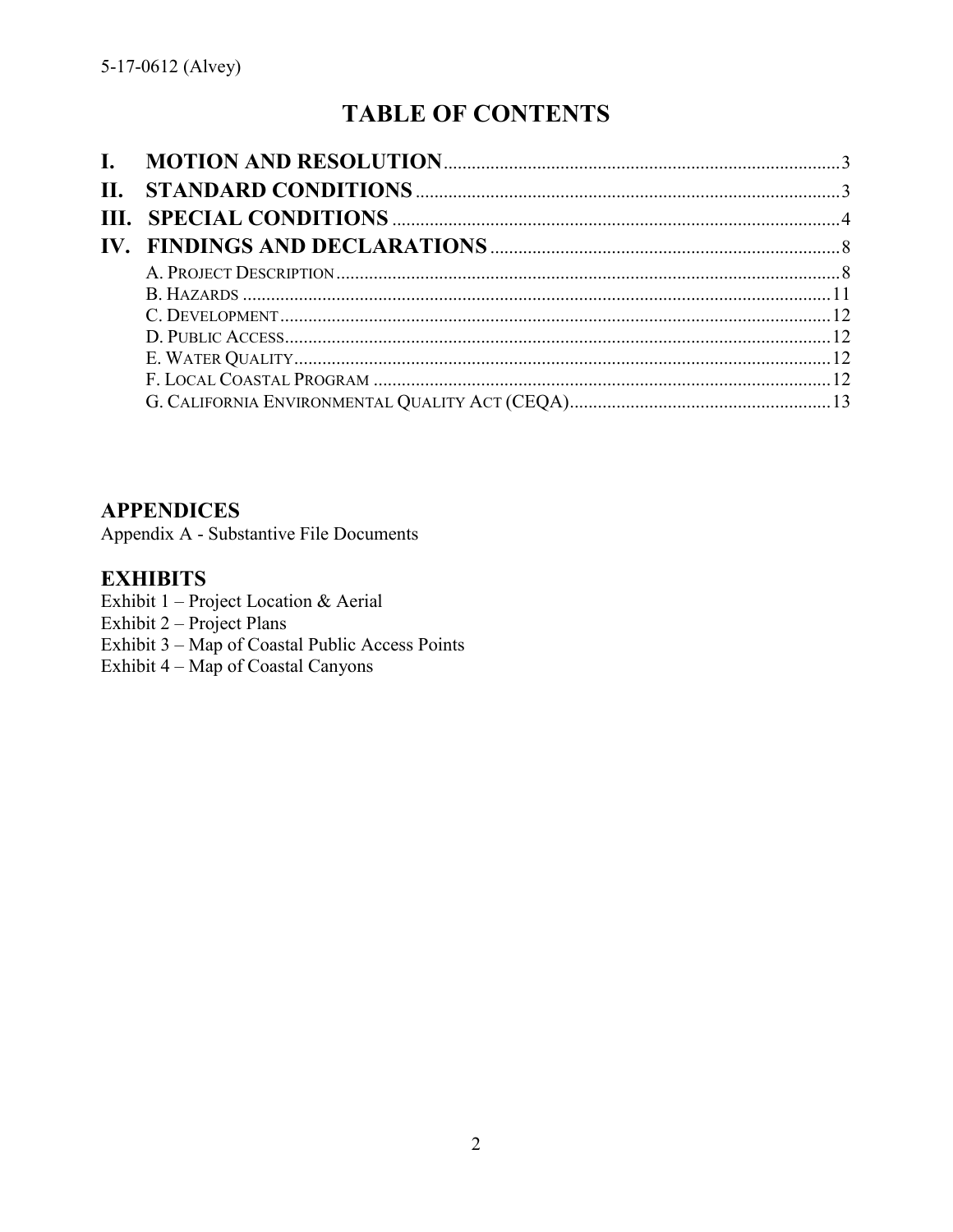## <span id="page-2-0"></span>**I. MOTION AND RESOLUTION**

#### **Motion:**

*I move that the Commission approve the coastal development permit applications included on the consent calendar in accordance with the staff recommendations.*

Staff recommends a **YES** vote. Passage of this motion will result in approval of all of the permits included on the consent calendar. The motion passes only by affirmative vote of a majority of the Commissioners present.

#### **Resolution:**

*The Commission hereby approves a coastal development permit for the proposed development and adopts the findings set forth below on grounds that the development as conditioned will be in conformity with the policies of Chapter 3 of the Coastal Act and will not prejudice the ability of the local government having jurisdiction over the area to prepare a Local Coastal Program conforming to the provisions of Chapter 3. Approval of the permit complies with the California Environmental Quality Act because either 1) feasible mitigation measures and/or alternatives have been incorporated to substantially lessen any significant adverse effects of the development on the environment, or 2) there are no further feasible mitigation measures or alternatives that would substantially lessen any significant adverse impacts of the development on the environment.* 

## <span id="page-2-1"></span>**II. STANDARD CONDITIONS**

This permit is granted subject to the following standard conditions:

- 1. **Notice of Receipt and Acknowledgment**. The permit is not valid and development shall not commence until a copy of the permit, signed by the permittee or authorized agent, acknowledging receipt of the permit and acceptance of the terms and conditions, is returned to the Commission office.
- 2. **Expiration.** If development has not commenced, the permit will expire two years from the date on which the Commission voted on the application. Development shall be pursued in a diligent manner and completed in a reasonable period of time. Application for extension of the permit must be made prior to the expiration date.
- 3. **Interpretation.** Any questions of intent of interpretation of any condition will be resolved by the Executive Director or the Commission.
- 4. **Assignment.** The permit may be assigned to any qualified person, provided assignee files with the Commission an affidavit accepting all terms and conditions of the permit.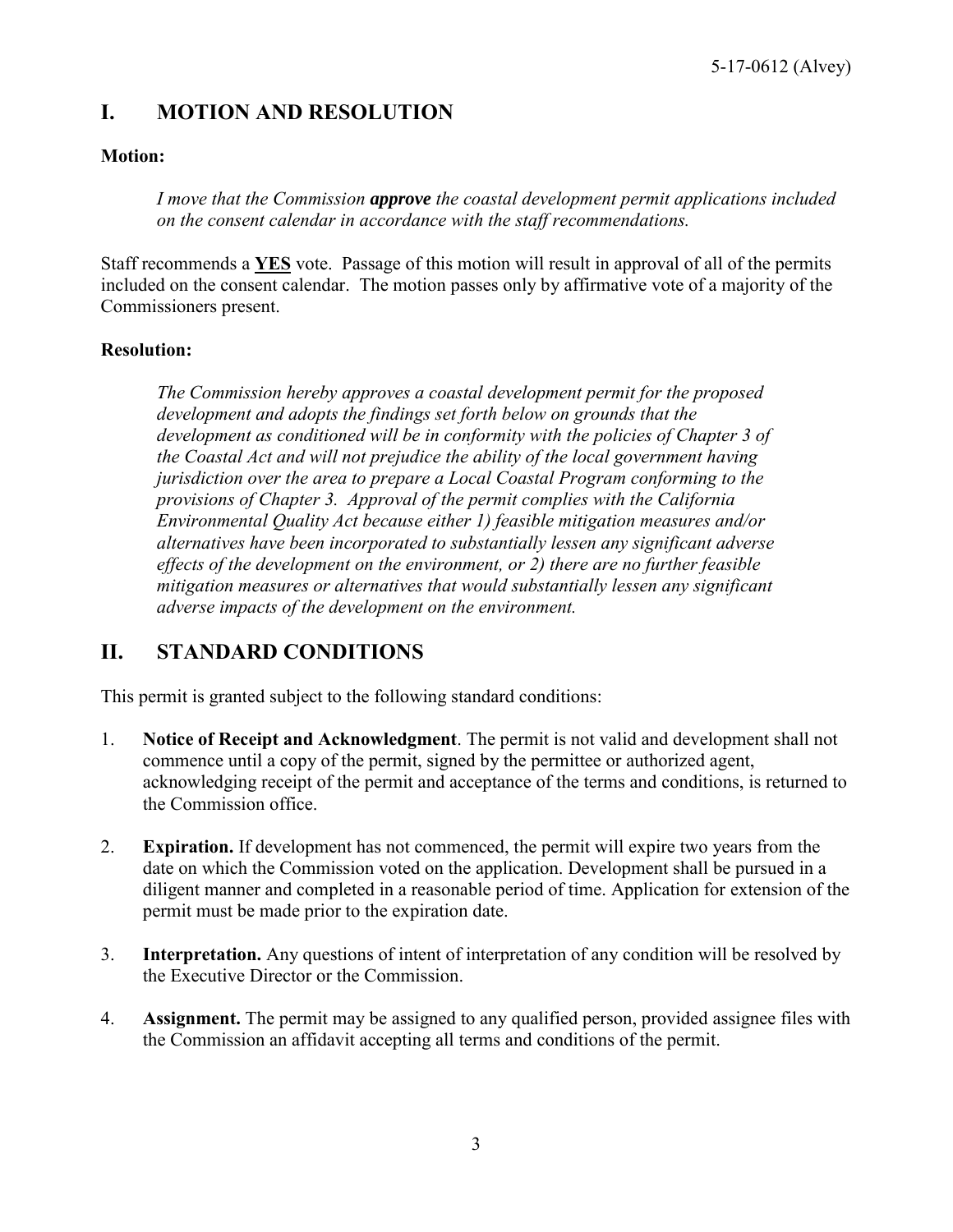#### 5-17-0612 (Alvey)

5. **Terms and Conditions Run with the Land.** These terms and conditions shall be perpetual, and it is the intention of the Commission and the permittee to bind all future owners and possessors of the subject property to the terms and conditions.

## <span id="page-3-0"></span>**III. SPECIAL CONDITIONS**

This permit is granted subject to the following special conditions:

- **1. Submittal of Final Plans.** PRIOR TO ISSUANCE OF THE COASTAL DEVELOPMENT PERMIT, the applicant shall submit, for review and approval of the Executive Director two (2) sets of final architectural plans, foundation plans, grading plans that substantially conform with the plans submitted to the Commission on July 19, 2017, but shall be revised to include the following:
	- A. The terraced planter within the coastal canyon not proposed for removal under this coastal development permit shall be shaded and clearly marked *"this element not permitted by this or any other coastal development permit"* on each set of plans;
	- B. All new development (i.e. additions) and accessory structures (e.g. decks, patios, steps, fence) shall be sited in accordance with house and deck/patio stringlines drawn between the nearest corners of the adjacent structures.
	- C. The proposed removal of existing retaining walls shall be clearly marked on each set of plans.

The applicant shall undertake development in accordance with the approved final plans. Any proposed changes to the approved final plans shall be reported to the Executive Director. No changes to the approved final plans shall occur without a Commission amendment to this coastal development permit unless the Executive Director determines that no amendment is legally required.

**2. Conformance with Geotechnical Recommendations.** PRIOR TO ISSUANCE OF THE COASTAL DEVELOPMENT PERMIT, the applicants shall submit, for the Executive Director's review and approval, along with set of final plans, evidence that an appropriately licensed professional has reviewed and approved all final design and construction plans including foundation and grading/drainage plans and certified that each of those final plans is consistent with all the recommendations contained in the geologic engineering investigations.

The applicants shall undertake development in accordance with the approved final plans. Any proposed changes to the approved final plans shall be reported to the Executive Director. No changes to the approved final plans shall occur without a Commission amendment unless the Executive Director determines that no amendment is legally required.

**3. Assumption of Risk, Waiver of Liability and Indemnity.** By acceptance of this permit, the applicant acknowledges and agrees (i) that the site may be subject to hazards from bluff and slope instability, erosion, and landslides; (ii) to assume the risks to the applicant and the property that is the subject of this permit of injury and damage from such hazards in connection with this permitted development; (iii) to unconditionally waive any claim of damage or liability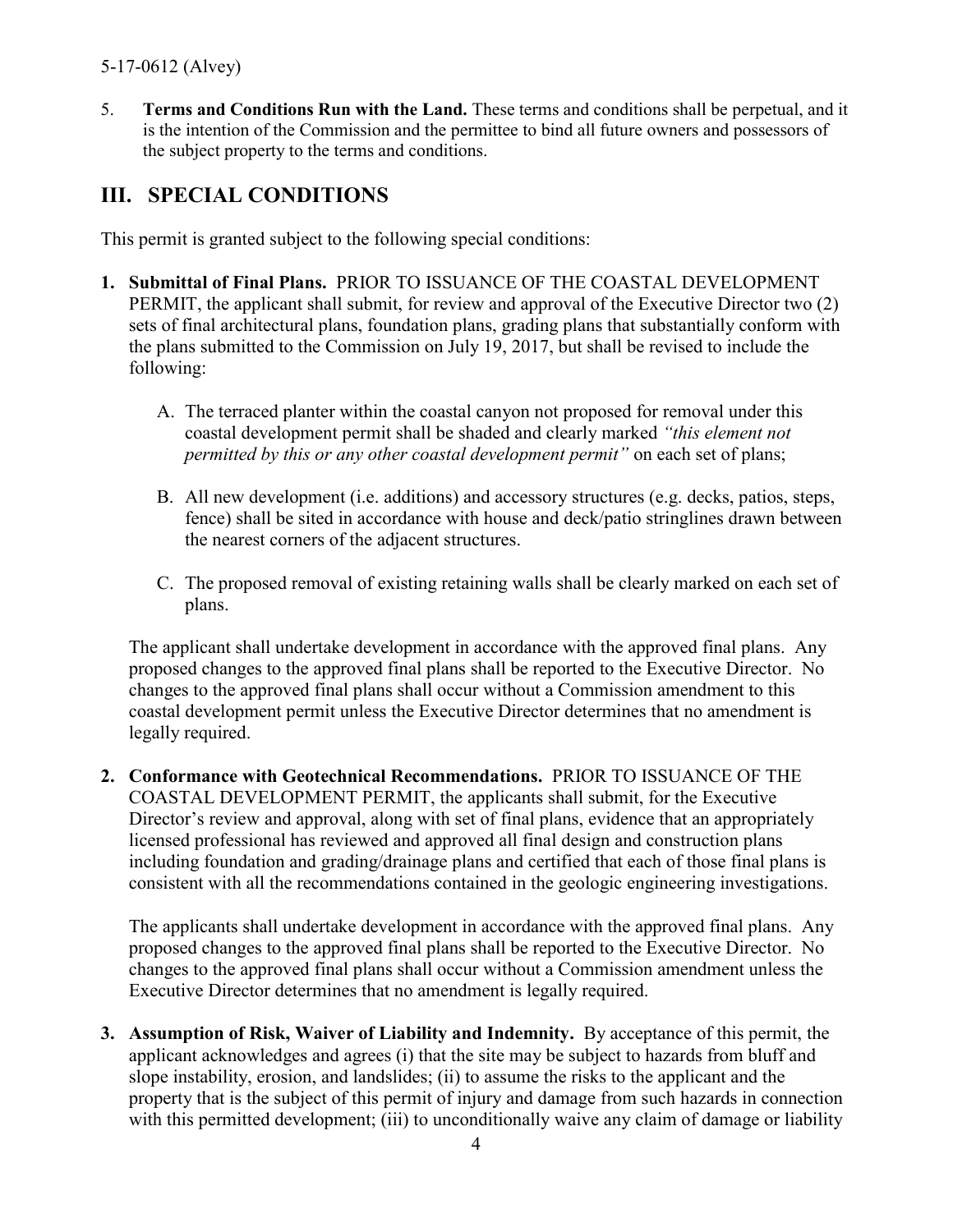against the Commission, its officers, agents, and employees for injury or damage from such hazards; and (iv) to indemnify and hold harmless the Commission, its officers, agents, and employees with respect to the Commission's approval of the project against any and all liability, claims, demands, damages, costs (including costs and fees incurred in defense of such claims), expenses, and amounts paid in settlement arising from any injury or damage due to such hazards.

**4. Future Improvements.** This permit is only for the development described in Coastal Development Permit No. 5-17-0612. Pursuant to Title 14 California Code of Regulations Section 13253(b)(6), the exemptions otherwise provided in Public Resources Code Section 30610(b) shall not apply to this development governed by the Coastal Development Permit No. 5-17-0612. Accordingly, any future improvements to the structures authorized by this permit, including but not limited to, repair and maintenance identified as requiring a permit in Public Resources Section 30610(d) and Title 14 California Code of Regulations Sections 13252(a)-(b), shall require an amendment to Permit No. 5-17-0612 from the Commission or shall require an additional coastal development permit from the Commission or from the applicable certified local government.

#### **5. Landscaping – Drought Tolerant, Non-Invasive Plans.**

- A. PRIOR TO ISSUANCE OF THE COASTAL DEVELOPMENT PERMIT, the applicant shall submit, in a form and content acceptable to the Executive Director, two (2) full size sets of final landscaping plans, which shall include and be consistent with the following:
	- i. Vegetated landscaped areas within the canyon portion of the project site disturbed during construction shall be re-vegetated to avoid erosion and shall only consist of drought-tolerant and non-invasive plants native to coastal Orange County and appropriate to the habitat type. Native plants shall be from local stock wherever possible. No permanent irrigation system shall be allowed within the canyon portion of the project site; temporary, above-ground irrigation to allow the establishment of the plantings is allowed.
	- ii. Vegetated landscaped areas on the street-side of the residence are encouraged to use native plant species; however, non-native drought tolerant non-invasive plant species may also be used in that area. No plant species listed as problematic and/or invasive by the California Native Plant Society (http://www.CNPS.org/), the California Invasive Plant Council (formerly the California Exotic Pest Plant Council) (http://www.cal-ipc.org/), or as may be identified from time to time by the State of California shall be employed or allowed to naturalize or persist on the site. No plant species listed as a "noxious weed" by the State of California or the U.S. Federal Government shall be utilized within the property. All plants shall be low water use plants as identified by California Department of Water Resources (See: [\(http://ucanr.edu/sites/WUCOLS/files/183514.pdf](http://ucanr.edu/sites/WUCOLS/files/183514.pdf) and [http://ucanr.edu/sites/WUCOLS/files/183488.pdf\)](http://ucanr.edu/sites/WUCOLS/files/183488.pdf).
	- iii. Use of reclaimed water for irrigation is encouraged. If using potable water for irrigation, only drip or microspray irrigation systems may be used. Other water conservation measures shall be considered, such as weather based irrigation controllers.
- B. The permittee shall undertake development in accordance with the approved plan. Any proposed changes to the approved final plan shall be reported to the Executive Director. No changes to the approved final plans shall occur without a Commission amendment to this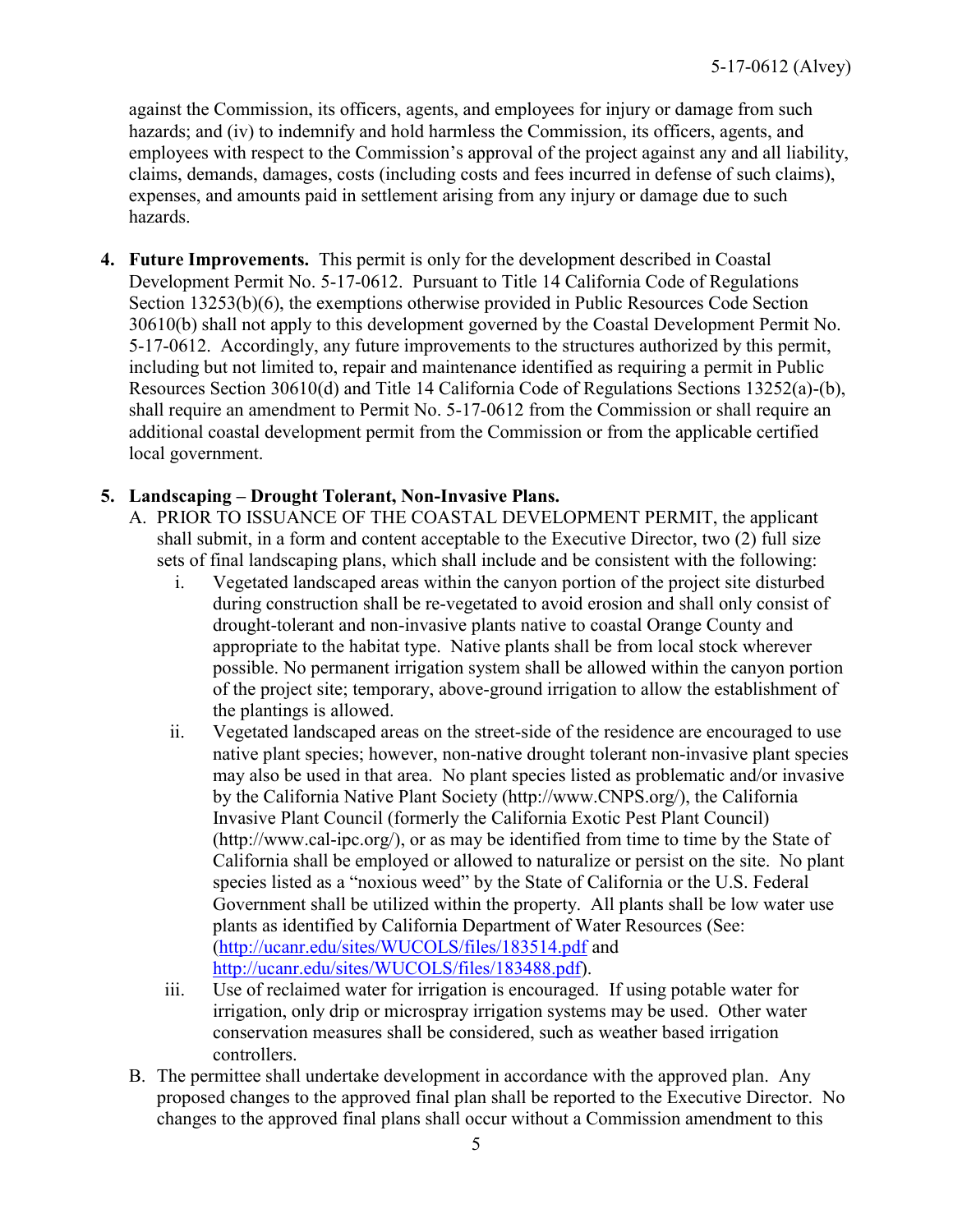coastal development permit unless the Executive Director determines that no amendment is required.

- **6. Orange County Fire Authority Approval.** PRIOR TO ISSUANCE OF THE COASTAL DEVELOPMENT PERMIT, the applicant shall provide to the Executive Director a copy of a permit issued by the Orange County Fire Authority (OCFA) or letter of permission, or evidence that no permit or permission is required. The applicant shall inform the Executive Director of any changes to the project required by the OCFA. Such changes shall not be incorporated into the project until the applicant obtains a Commission amendment to this coastal development permit, unless the Executive Director determines that no amendment is legally required.
- **7. Storage of Construction Materials, Mechanized Equipment and Removal of Construction Debris.** The permittee shall comply with the following construction-related requirements and shall do so in a manner that complies with all relevant local, state and federal laws applicable to each requirement:
	- (a) No construction materials, debris, or waste shall be placed or stored where it may be subject to wave, wind, rain, or tidal erosion and dispersion;
	- (b) Any and all debris resulting from construction activities shall be removed from the project site within 24 hours of completion of the project;
	- (c) Construction debris and sediment shall be removed from construction areas each day that construction occurs to prevent the accumulation of sediment and other debris which may be discharged into coastal waters;
	- (d) Erosion control/sedimentation Best Management Practices (BMP's) shall be used to control dust and sedimentation impacts to coastal waters during construction. BMP's shall include, but are not limited to: placement of sand bags around drainage inlets to prevent runoff/sediment transport into coastal waters; and
	- (e) All construction materials, excluding lumber, shall be covered and enclosed on all sides, and as far away from a storm drain inlet and receiving waters as possible.

Best Management Practices (BMP's) designed to prevent spillage and/or runoff of construction-related materials, sediment, or contaminants associated with construction activity shall be implemented prior to the onset of such activity. Selected BMP's shall be maintained in a functional condition throughout the duration of the project. Such measures shall be used during construction:

(a) The applicant shall ensure the proper handling, storage, and application of petroleum products and other construction materials. These shall include a designated fueling and vehicle maintenance area with appropriate berms and protection to prevent any spillage of gasoline or related petroleum products or contact with runoff. It shall be located as far away from the receiving waters and storm drain inlets as possible;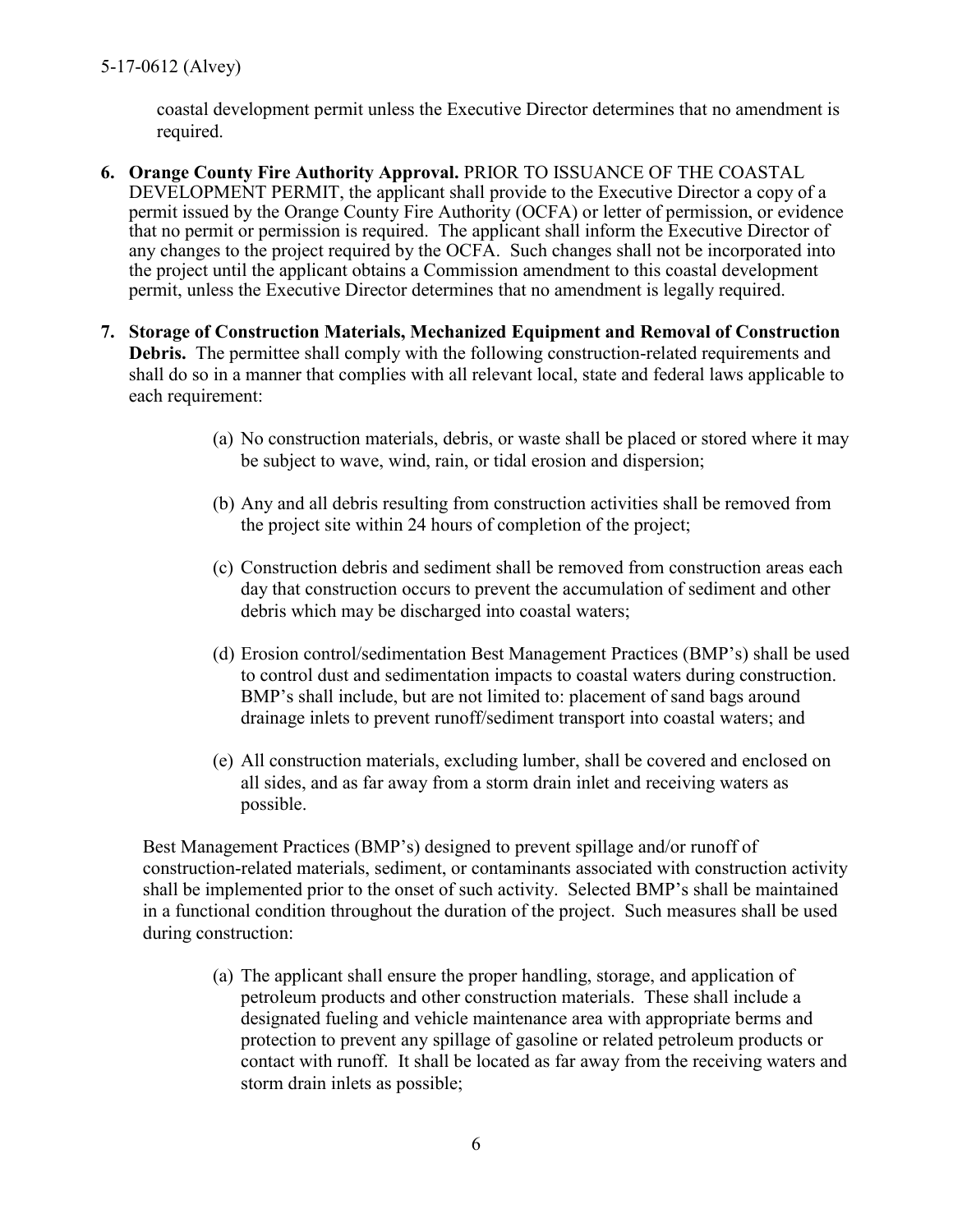- (b) The applicant shall develop and implement spill prevention and control measures;
- (c) The applicant shall maintain and wash equipment and machinery in confined areas specifically designed to control runoff. Thinners or solvents shall not be discharged into sanitary or storm sewer systems. Washout from concrete trucks shall be disposed of at a location not subject to runoff and more than 50 feet away from a storm drain, open ditch or surface water; and
- (d) The applicant shall provide adequate disposal facilities for solid waste, including excess concrete, produced during construction.

#### **8. Drainage & Water Quality.** PRIOR TO ISSUANCE OF THE COASTAL DEVELOPMENT PERMIT, the applicant shall submit in a form and content acceptable to the Executive Director, two (2) full size sets of drainage plans, which shall include and be consistent with the following:

- (a) Permanent erosion and drainage control measures shall be installed to ensure the stability of the site, adjacent properties, and public streets.
- (b) All drainage from the lot shall be directed toward the street and away from the canyon slope into the City storm drain system.
- (c) Runoff shall be conveyed off site in a non-erosive manner.

The permittee and all successors in interest shall construct and maintain the development consistent with the drainage plans approved by the Executive Director.

(d) **Deed Restriction.** PRIOR TO ISSUANCE OF THE COASTAL DEVELOPMENT PERMIT, the applicant shall submit to the Executive Director for review and approval documentation demonstrating that the landowner(s) have executed and recorded against the parcel(s) governed by this permit a deed restriction, in a form and content acceptable to the Executive Director: (1) indicating that, pursuant to this permit, the California Coastal Commission has authorized development on the subject property, subject to terms and conditions that restrict the use and enjoyment of that property; and (2) imposing the Special Conditions of this permit as covenants, conditions and restrictions on the use and enjoyment of the Property. The deed restriction shall include a legal description of the entire parcel or parcels governed by this permit. The deed restriction shall also indicate that, in the event of an extinguishment or termination of the deed restriction for any reason, the terms and conditions of this permit shall continue to restrict the use and enjoyment of the subject property so long as either this permit or the development it authorizes, or any part, modification, or amendment thereof, remains in existence on or with respect to the subject property.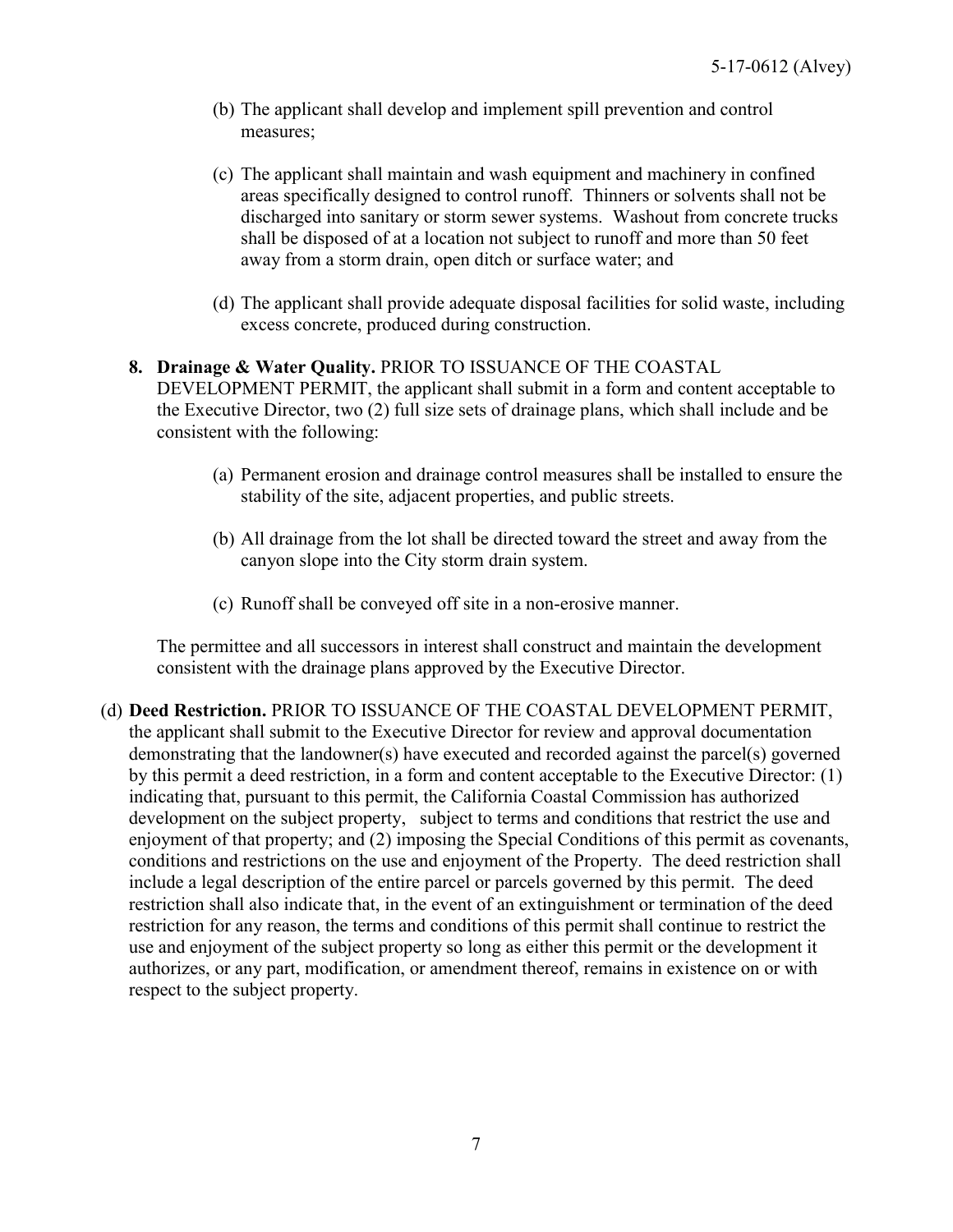## <span id="page-7-0"></span>**IV. FINDINGS AND DECLARATIONS**

#### <span id="page-7-1"></span>**A. PROJECT DESCRIPTION**

The applicant proposes a remodel of and addition to an existing one-story, 15.8-foot high, 1,208.9 square-foot single-family residence over a partially subterranean level with an attached 185.3 square-foot one-car garage. The proposed project includes an approximately 688-square-foot twostory addition, the construction of a 342-square-foot rear deck canyonward of the addition supported by a caisson system; hardscape and landscape improvements; and the removal of an existing rear deck, concrete steps, and wood retaining walls. The proposed project will result in a two-story, approximately 24.4-foot high and 1,897.8-square-foot residence with 185.3-squre-foot attached garage. Project plans are included in **[Exhibit 2.](https://documents.coastal.ca.gov/reports/2018/7/w10a/w10a-7-2018-exhibits.pdf)** The proposed development is located within an existing developed area and is compatible with the character and scale of the surrounding area. No adverse visual impact to public views is anticipated as a result of the proposed two-story addition as no significant public coastal views currently exist across the site and the project site is not visible from public vantage areas.

The proposed development is located at 126 Trafalgar Lane in the City of San Clemente, Orange County on a canyon-top lot (**[Exhibit 1](https://documents.coastal.ca.gov/reports/2018/7/w10a/w10a-7-2018-exhibits.pdf)**). The canyon-top lot slopes gradually from the street northerly down to a rolling slope, followed by a steeper slope on the face of the canyon. The site is an approximately 8,030-square-foot lot designated Low Density Residential by the City of San Clemente Land Use Plan (LUP); the proposed project adheres to this designation. The project is located within an existing developed urban residential area. The site is surrounded by single-family residential development. The site is over a half of a mile from the beach and does not provide public coastal access. The nearest coastal access is available over half of a mile west of the subject site at the San Clemente Municipal Pier, and over half a mile southwest at the T-Street public access path that provides public access down the coastal bluff face to the beach below (**[Exhibit 3](https://documents.coastal.ca.gov/reports/2018/7/w10a/w10a-7-2018-exhibits.pdf)**).

Based on public property file documents, the site was developed in 1948 (prior to the Coastal Act) with the subject single-family residence, which is nonconforming to current front yard and side yard setback requirements. In addition, the existing residence consists of an attached one-car garage, which does not conform with the Commission's and the City's parking requirement of at least two spaces per residential unit. Typically existing non-conformities for a minor remodel may be retained as legal non-conforming development only if the proposed development does not constitute a major remodel. However, the certified Land Use Plan (LUP) does not offer a definition for either "major" or "minor" remodel. The 50 percent demolition threshold, which has been applied by the Commission in other areas, provides one consistent and objective method of dealing with existing non-conformities associated with extensive major remodel projects. In this case, not more than 50 percent of demolition is proposed. Moreover, the applicant is not proposing exterior work to the street side of the residence. Given that the proposed demolition work is limited to demolition of side and rear portions of the residence toward the canyon and given the limited space available on the street side of the property, accommodating an additional on-site parking space is not feasible.

Another threshold is whether a 50 percent increase in the internal floor area of a structure is being proposed. Depending on how the internal floor area of the existing residence is calculated (i.e. if calculations include or do not include internal floor area of attached garage) the proposed addition would or would not result in an increase of more than 50 percent of floor area. Through the City's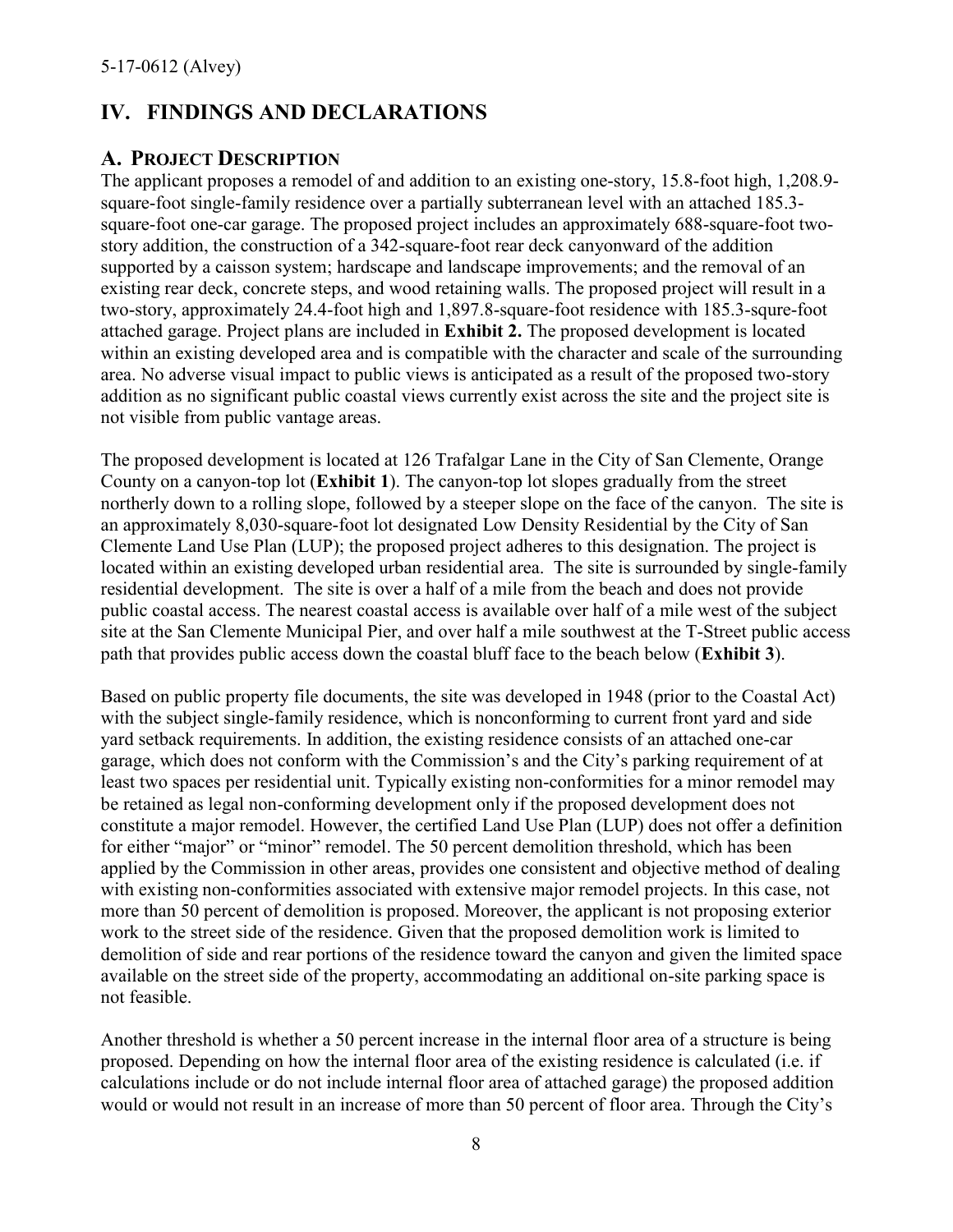Implementation Plan, which will be a component of the City's Local Coastal Program once it is certified, the City will have to clearly define how internal floor area should be calculated. Nevertheless, regardless if the proposed development results in an increase of 50 percent of internal floor area, the front (street side) and side yard setbacks are not necessary to address any coastal resource protection purpose in this instance. Moreover, given the location of the project site from the coast and due to the provision of one on-site parking space, the project is not anticipated to have an adverse impact on public coastal access.

In addition to the existing residence and attached garage, the property is improved with landscaping, retaining walls, terraced planter, and steps within the canyon. It has not been determined when these accessory structures were constructed, and/or if they existed prior to the Coastal Act. There is no record of any previous coastal development permits for the subject site. At this time, the applicant is proposing to remove the landscaping, retaining walls, and steps but is not proposing to remove the terraced planter constructed within the coastal canyon. Therefore, staff imposes **Special Condition 1** requiring the applicant submit final plans clearly identifying all of the existing development within the coastal canyon proposed to be retained as shaded and clearly marked "this element not permitted by this or any other coastal development permit" on the final plans approved by Commission staff.

The City's certified LUP (Policy VII.15), to which the Commission may look for guidance, requires new development on coastal canyon lots to be set back as follows:

*New development shall not encroach into coastal canyons and shall be set back either:* 

- D. *a minimum of 30% of the depth of the lot, and not less than 15 feet from the canyon edge; or*
- *E. a minimum of 30% of the depth of the lot, and set back from the line of native vegetation (not less than 15 feet from coastal sage scrub vegetation or not less than 50 feet from riparian vegetation); or*
- *F. in accordance with house and deck/patio stringlines drawn between the nearest corners of the adjacent structures.*

#### *The development setback shall be established depending on site characteristics.*

There are seven canyons identified in the LUP and these setback choices exist because conditions from canyon to canyon, and within each canyon, are highly variable. Each canyon has a different shape, width and depth. The degree of existing disturbance within each canyon is also different. The project site is located along the rim of Trafalgar Canyon, an area identified in the certified San Clemente Land Use Plan as an environmentally sensitive habitat area (ESHA). While rare or endangered species have not been reported to exist within the coastal canyon habitat of San Clemente, the City has designated all coastal canyons as ESHA, as depicted in **[Exhibit 4](https://documents.coastal.ca.gov/reports/2018/7/w10a/w10a-7-2018-exhibits.pdf)**. The coastal canyons act as open space and potential wildlife habitat, as well as corridors for native fauna. Decreases in the amount of native vegetation due to displacement by non-native vegetation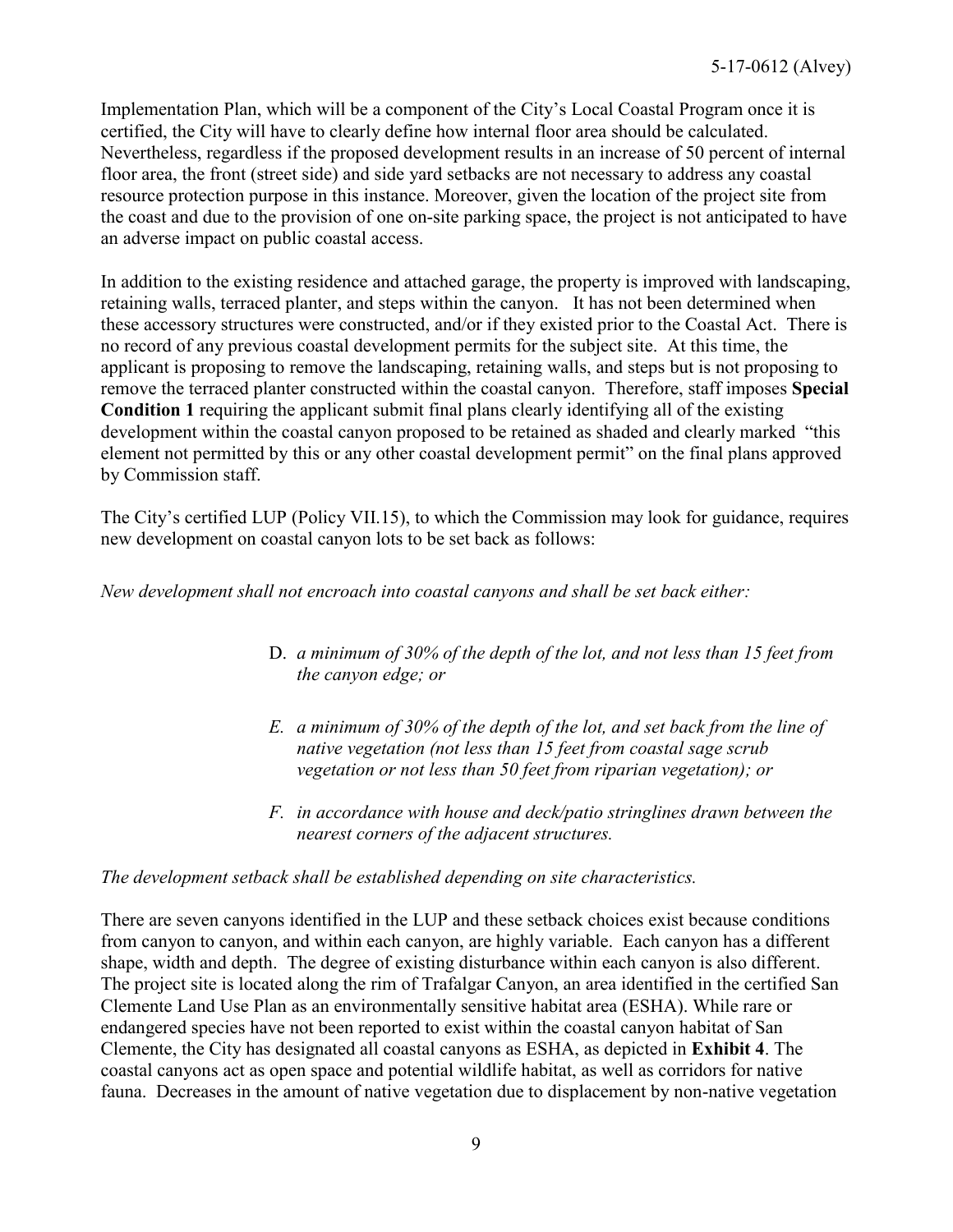#### 5-17-0612 (Alvey)

and prior vegetation have resulted in cumulative adverse impacts upon the habitat value of the canyons. As such, the quality of canyon habitat must be assessed on a site-by-site basis.

Due to pre-Coastal Act development, segments of Trafalgar Canyon are degraded due to development associated with residences in adjacent lots that extend to the bottom of the canyon. On this particular lot, the portion of the canyon located within the subject property is degraded due to possible past grading, construction of steps, retaining walls, and terraced planter, and the presence of non-native plants. No portion of the applicant's site contains resources that rise to the level of ESHA.

Of the three setback criteria articulated above for canyon development in San Clemente, the structural stringline canyon setback is the most protective of canyon resources in this case based upon this site's characteristics and the degraded nature of the canyon. Minor updates and revisions were made during staff review ensuring that the proposed project conforms to this requirement. Special Condition 1 also requires the submittal of final plans incorporating these changes**.** 

The applicant provided a Preliminary Geotechnical Investigation Report dated October 20, 2017 and Slope Stability Analysis dated November 11, 2017 prepared by Geotechnical and Environmental Engineering Consultants, Inc., which found no evidence of a landslide on the site and indicated that the slope impacting the subject site is grossly and surficially stable. No groundwater was encountered in subsurface explorations and no faults were identified on the site. The report concluded that the site is suitable for the proposed development from a geotechnical aspect, provided the recommendations outlined in the report are implemented. The report provides recommendations regarding site grading/preparation and foundations. **Special Condition 2** requires the applicant submit final design and construction plans including foundation and grading, in substantial conformance with the project plans approved by this coastal development permit ensuring that an appropriately licensed professional has reviewed and approved all final plans and certified that the plans are consistent with all the recommendations specified in the abovereferenced geotechnical report.

The proposed project is located atop a coastal canyon, which is an area that may be subject to potential damage or destruction from natural hazards, including slope instability, erosion, landslides, and earth movement given the general nature of coastal canyons in certain parts of the California coast and seismic activity of nearby faults. If the applicant nevertheless chooses to proceed with the project, the Commission requires the applicant to assume the liability from these associated risks and therefore imposes **Special Condition 3**. Through the assumption of risk condition, the applicant acknowledges the nature of the geologic hazards that exists on the site and that may affect the safety of the proposed development.

Because of the potential for future improvements to the proposed residence, which could potentially adversely impact the geologic stability, or other coastal resources, the Commission imposes **Special Condition 4**. This condition informs the applicant that future development at the site requires an amendment to this permit (5-17-0612) or a new coastal development permit.

The applicant has submitted a landscape plan and vegetation removal is not proposed canyonward beyond the stringline setback areas. However, as construction is proposed on the canyon side of the lot, staff imposes **Special Condition 5** requiring vegetated areas within the canyon portion of the project site disturbed during construction be re-vegetated to avoid erosion. Vegetation on the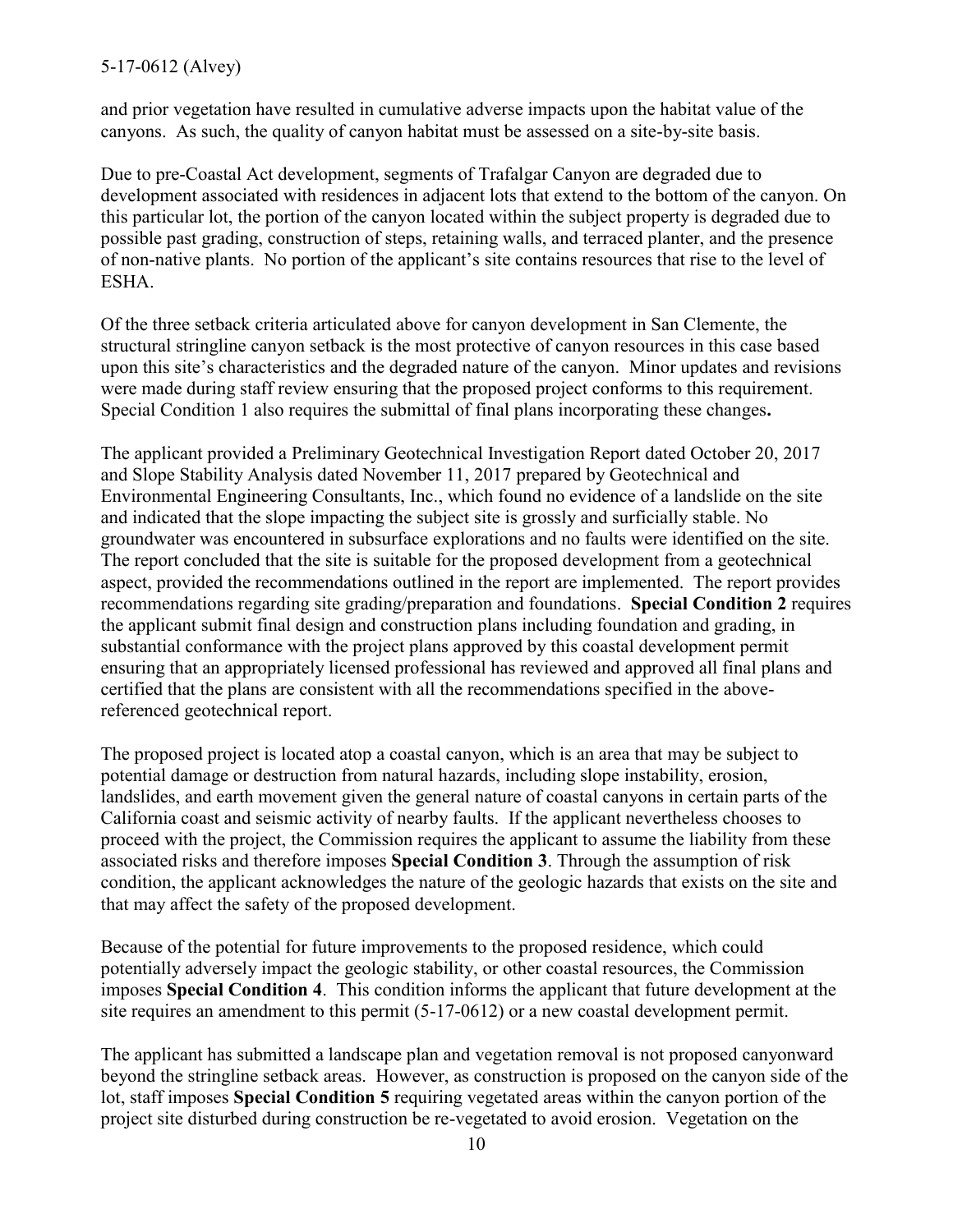canyon facing side of the lot shall only consist of drought-tolerant plants native to coastal Orange County and appropriate to the habitat type and no permanent in-ground irrigation systems shall be installed on the canyon-facing portion of the site; only temporary above ground irrigation is allowed to establish plantings. Any vegetated landscaped areas on the street-side of the residence are encouraged to use native plant species, however, non-native drought tolerant non-invasive plant species may also be used in that area.

Additionally, because the proposed project is located adjacent to a coastal canyon, the applicant is required to contact the Orange County Fire Authority (OCFA) to determine whether their review and approval is required for this development. According to the OCFA code, fuel modification plans are required for new habitable structures or additions to habitable structures, which is the case for the proposed development. The applicant has not provided written evidence from OCFA that the proposed development is in conformance with OCFA fuel modification requirements for canyon sites. Therefore, **Special Condition 6** requires the applicant provide written evidence of either OCFA approval or that OCFA review is not required for this development and Special Condition 6 requires submittal of a fuel modification plan for the site if required by OCFA. The special conditions of this staff report are designed to protect the remaining habitat value of the Canyon.

During project construction, in order to minimize adverse construction-related impacts upon marine resources, **Special Condition 7** requires the applicant comply with construction-related best management practices (BMPs) to ensure that construction materials, debris and waste does not enter receiving waters or be subject to dispersion and that prevent spillage and/or runoff of demolition or construction related materials and to contain sediment or contaminants associated with demolition or construction activities. Adequate drainage facilities supporting the proposed additions should convey site drainage away from the canyon slope to minimize hazards and to address water quality. Therefore, the Commission imposes **Special Condition 8** requiring the submittal of final drainage plans.

The Commission also imposes **Special Condition 9** requiring the applicant to record a Deed Restriction acknowledging that, pursuant to this permit (CDP No. 5-17-0612), the California Coastal Commission has authorized development on the subject property, subject to terms and conditions that restrict the use and enjoyment of that property; and (2) imposing the Special Conditions of this permit as covenants, conditions and restrictions on the use and enjoyment of the Property.

#### <span id="page-10-0"></span>**B. HAZARDS**

Development adjacent to slopes such as those found on canyons or hillsides is inherently hazardous. To minimize risks to life and property and to minimize the adverse effects of development on hillsides and bluffs, the development has been conditioned to require the following: adherence to the geotechnical recommendations, an appropriate set-back from the edge of a bluff or hillside, requirement for a drainage and runoff plan to minimize the percolation of water into the hillside or bluff, and a requirement that the landowner or any successor-in-interest assume the risk of undertaking the development. As conditioned, the Commission finds that the development conforms to the requirements of Sections 30235 and 30253 of the Coastal Act regarding the siting of development in hazardous locations.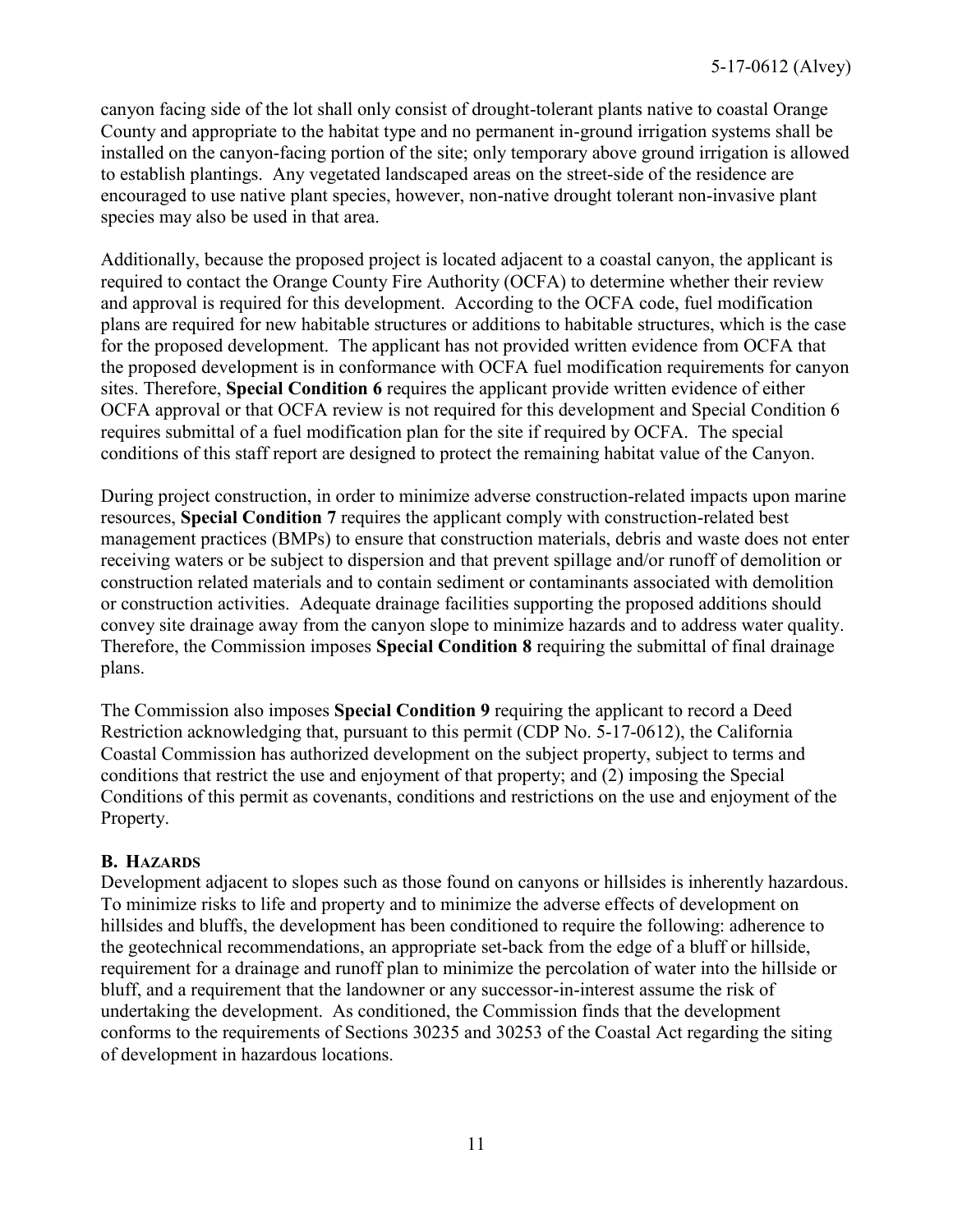#### <span id="page-11-0"></span>**C. DEVELOPMENT**

The development is located within an existing developed area and is compatible with the character and scale of the surrounding area. However, the proposed project raises concerns that future development of the project site potentially may result in a development which is not consistent with the Chapter 3 policies of the Coastal Act. To assure that future development is consistent with the Chapter 3 policies of the Coastal Act, the Commission finds that a future improvements special condition must be imposed. As conditioned the development conforms with the Chapter 3 policies of the Coastal Act.

#### <span id="page-11-1"></span>**D. PUBLIC ACCESS**

The proposed development will not affect the public's ability to gain access to, and/or to use the coast and nearby recreational facilities. Therefore, as proposed and as conditioned, the project conforms to Sections 30210 through 30214, Sections 30220 through 30224, and 30252 of the Coastal Act.

#### <span id="page-11-2"></span>**E. WATER QUALITY**

The proposed development has a potential for a discharge of polluted runoff from the project site into coastal waters. The development, as proposed and as conditioned, incorporates design features to minimize the effect of construction and post-construction activities on the marine environment. These design features include, but are not limited to, the appropriate management of equipment and construction materials and reducing runoff through the use of permeable surfaces, and for the use of construction best management practices to minimize the project's adverse impact on coastal waters. Therefore, the Commission finds that the proposed development, as conditioned, conforms with Sections 30230 and 30231 of the Coastal Act regarding the protection of water quality to promote the biological productivity of coastal waters and to protect human health.

#### <span id="page-11-3"></span>**F. LOCAL COASTAL PROGRAM**

Coastal Act section 30604(a) states that, prior to certification of a local coastal program ("LCP"), a coastal development permit can only be issued upon a finding that the proposed development is in conformity with Chapter 3 of the Act and that the permitted development will not prejudice the ability of the local government to prepare an LCP that is in conformity with Chapter 3. The Commission certified the Land Use Plan for the City of San Clemente on May 11, 1988, and in 1996 certified an amendment approved in October 1995. On April 10, 1998, the Commission certified with suggested modifications the Implementation Plan portion of the Local Coastal Program. The suggested modifications expired on October 10, 1998 and the IP review process was never completed. The City re-submitted on June 3, 1999, but withdrew the submittal on October 5, 2000. In March 2016, the City submitted an amendment application requesting a compressive update of the LUP. On February 8, 2018, the Commission approved a comprehensive LUP update with suggested modifications and additional revisions. On April 13, 2018, the Commission adopted the revised findings to the comprehensive LUP update and determined that the findings were in support of the Commission's February 8, 2018 action. However, certification of the comprehensive LUP update is still pending. As conditioned, the proposed development is consistent with Chapter 3 of the Coastal Act and with the certified Land Use Plan for the area. Approval of the project, as conditioned, will not prejudice the ability of the local government to prepare a Local Coastal Program that is in conformity with the provisions of Chapter 3.